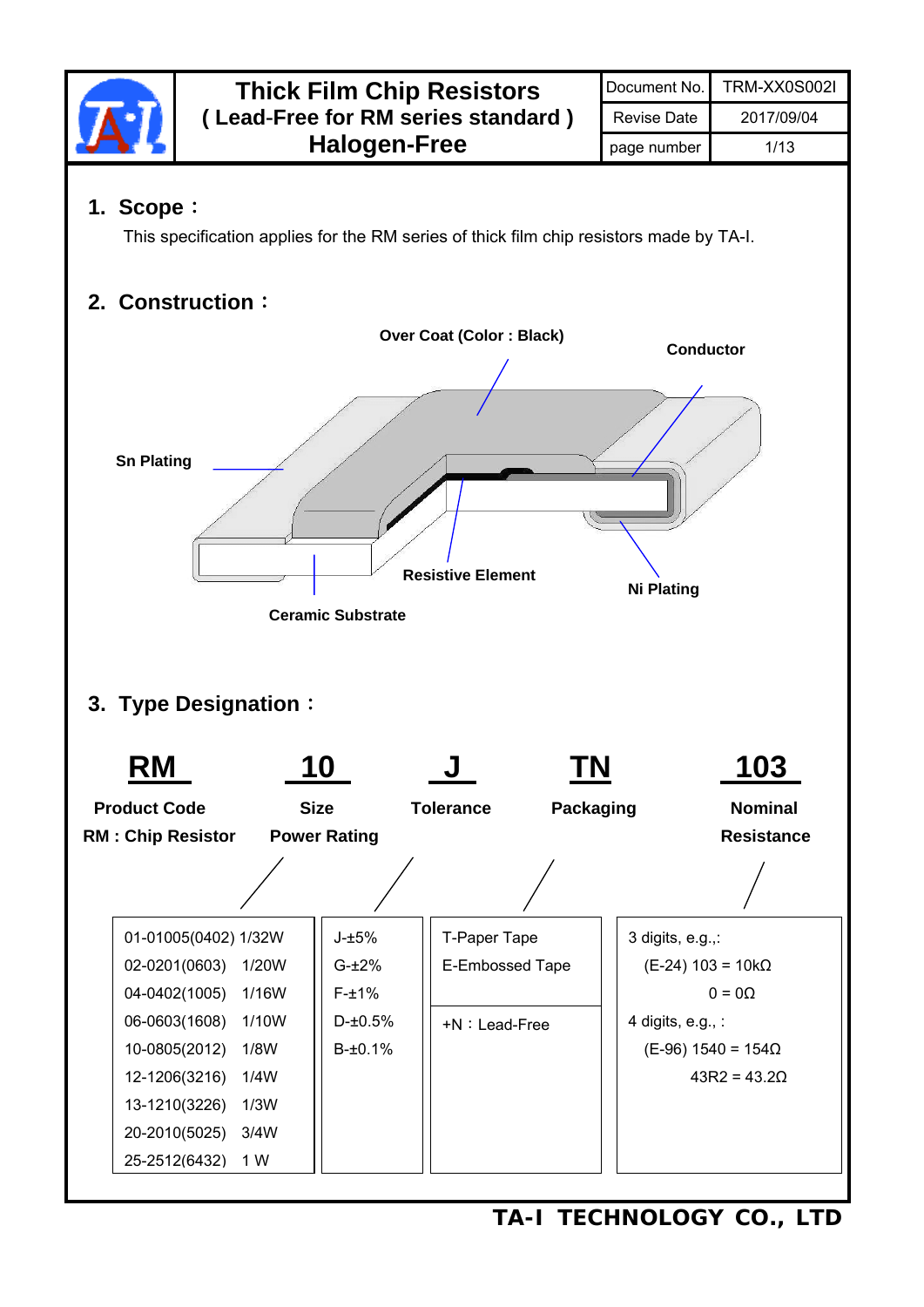|                | <b>Thick Film Chip Resistors</b> |                     |                                    |                 | Document No.              | <b>TRM-XX0S002I</b> |
|----------------|----------------------------------|---------------------|------------------------------------|-----------------|---------------------------|---------------------|
|                |                                  |                     | (Lead-Free for RM series standard) |                 | <b>Revise Date</b>        | 2017/09/04          |
|                |                                  | <b>Halogen-Free</b> |                                    |                 | page number               | 2/13                |
| 4. Dimensions: |                                  | L                   |                                    |                 |                           |                     |
|                | С                                | 102                 |                                    | $\mathcal{C}$   | W                         |                     |
|                | d                                |                     |                                    | d               |                           |                     |
|                |                                  |                     |                                    |                 |                           | UNIT: mm            |
| <b>Type</b>    |                                  | W                   | $\mathsf{C}$                       | $\mathsf{d}$    | t                         |                     |
| <b>RM01</b>    | $0.4 \pm 0.02$                   | $0.2 \pm 0.02$      | $0.1 \pm 0.03$                     | $0.1 + 0.03$    | $0.13 \pm 0.02$           |                     |
| <b>RM02</b>    | $0.60 \pm 0.03$                  | $0.30 \pm 0.03$     | $0.1 \pm 0.05$                     | $0.15 \pm 0.05$ | $0.23 \pm 0.03$           |                     |
| <b>RM04</b>    | $+0.1$<br>1.00<br>$-0.05$        | $0.50 \pm 0.05$     | $0.20 \pm 0.10$                    | $0.25 \pm 0.10$ | $0.32 \pm 0.05$           |                     |
| <b>RM06</b>    | $1.60 \pm 0.10$                  | $0.80 + 0.10$       | $0.30 \pm 0.20$                    | 0.30<br>$-0.1$  | $+0.2$<br>$0.45 \pm 0.10$ |                     |
| <b>RM10</b>    | $2.00 \pm 0.10$                  | $1.25 \pm 0.10$     | $0.40 \pm 0.20$                    | $0.40 \pm 0.20$ | $0.50 \pm 0.10$           |                     |
| <b>RM12</b>    | $3.10 \pm 0.10$                  | $1.55 \pm 0.10$     | $0.50 \pm 0.30$                    | $0.40 \pm 0.20$ | $0.55 \pm 0.10$           |                     |
| <b>RM13</b>    | $3.10 \pm 0.10$                  | $2.55 \pm 0.10$     | $0.50 \pm 0.30$                    | $0.40 \pm 0.20$ | $0.60 \pm 0.10$           |                     |
| <b>RM20</b>    | $5.00 \pm 0.15$                  | $2.50 \pm 0.15$     | $0.60 \pm 0.30$                    | $0.50 \pm 0.25$ | $0.60 \pm 0.10$           |                     |
| <b>RM25</b>    | $6.30 \pm 0.20$                  | $3.20 \pm 0.20$     | $0.60 \pm 0.30$                    | $0.50 \pm 0.25$ | $0.60 \pm 0.10$           |                     |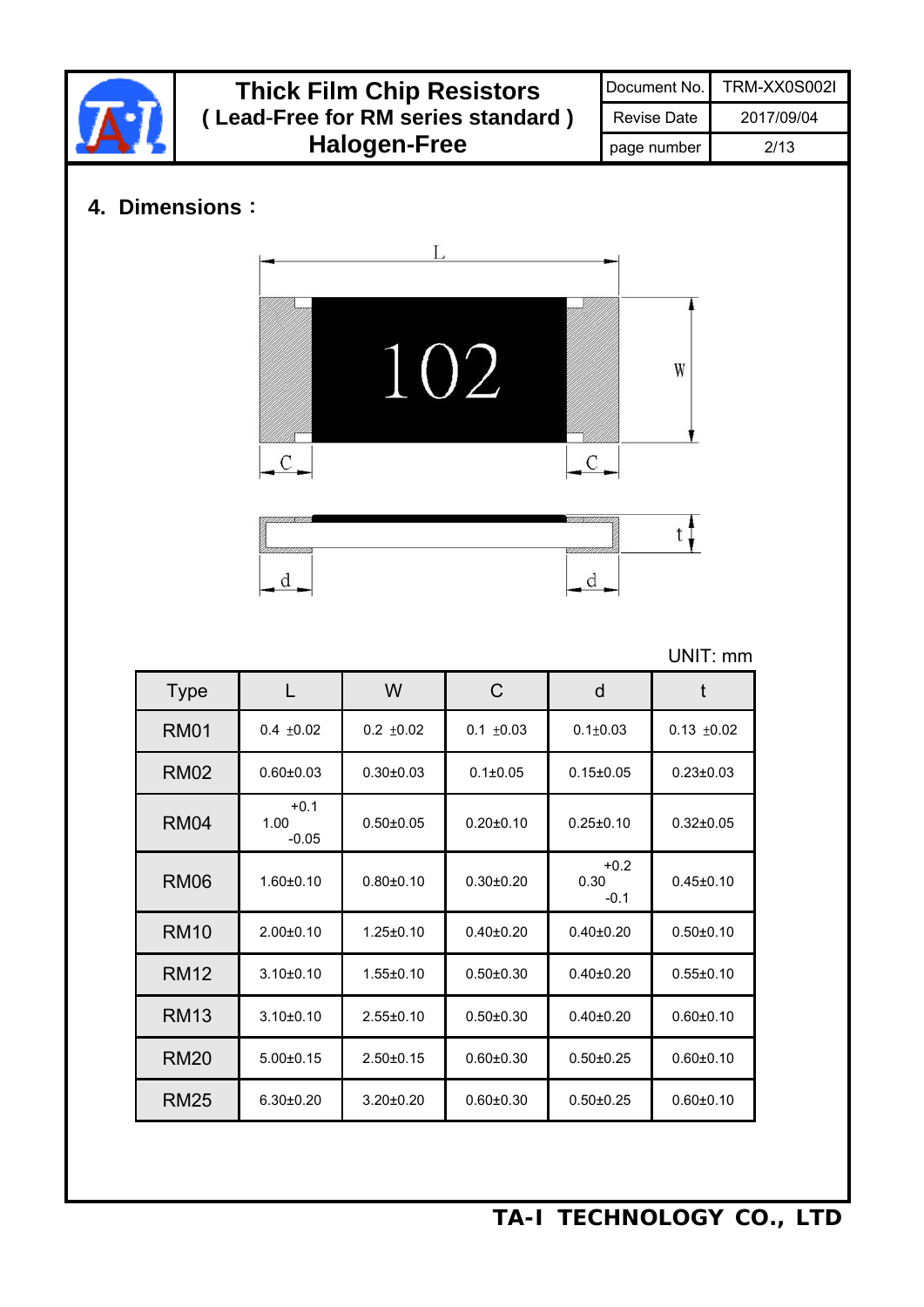

## **Thick Film Chip Resistors ( Lead**-**Free for RM series standard ) Halogen-Free**

Document No. TRM-XX0S002I

Revise Date 2017/09/04

page number 3/13

# **5. Ratings & Characteristics**:

|             | Power                       |                   | Max.               | Max.<br>Over-   | T.C.R               |                               |                               | Resistance Range( $\Omega$ )                                    |                                                |                                                                                   |                        |
|-------------|-----------------------------|-------------------|--------------------|-----------------|---------------------|-------------------------------|-------------------------------|-----------------------------------------------------------------|------------------------------------------------|-----------------------------------------------------------------------------------|------------------------|
| <b>Type</b> | Rating<br>at $70^{\circ}$ C | Rating<br>Voltage | Working<br>Voltage | Load<br>Voltage | $(PPM/\mathcal{C})$ | $B(\pm 0.1\%)$<br>E-96&E-24   | D(±0.5%)<br>E-96&E-24         | $F(\pm 1\%)$<br>E-96&E-24                                       | $G(\pm 2\%)$<br>$E-24$                         | $J(\pm 5\%)$<br>$E-24$                                                            |                        |
| <b>RM01</b> | 1/32W                       | Refer             | 15V                | 30V             | ±300                |                               |                               | $10\Omega \le R < 100\Omega$                                    | $10\Omega\!\leq\!R\!<\!100\Omega$              | $10\Omega \le R < 100\Omega$                                                      |                        |
|             |                             | 5.2               |                    |                 | ±200                |                               |                               | 100Ω≦R≦1MΩ                                                      | $100\Omega \le R \le 1M\Omega$                 | 100 $\Omega \le R \le 1M\Omega$                                                   |                        |
|             |                             | Refer             |                    |                 | ±200                |                               | $100\Omega - 10K\Omega$       | $10\Omega$ -3M $\Omega$                                         | $10\Omega - 3M\Omega$                          | $10\Omega - 10M\Omega$                                                            |                        |
| <b>RM02</b> | 1/20W                       | 5.2               | 25V                | 50V             | $+600$<br>$-200$    |                               |                               | $1-9.1\Omega$                                                   | $1-9.1\Omega$                                  | $1-9.1\Omega$                                                                     |                        |
|             |                             |                   |                    |                 | ±100                | 100Ω~499ΚΩ                    | $100\Omega$ ~1M $\Omega$      | $100\Omega$ ~1M $\Omega$                                        |                                                |                                                                                   |                        |
| <b>RM04</b> | 1/16W                       | Refer<br>50V      |                    | 100V            | ±200                | $10\Omega \leq R < 100\Omega$ | $10\Omega \leq R < 100\Omega$ | $10\Omega \leq R < 100\Omega$<br>$1M\Omega \le R \le 10M\Omega$ | $10\Omega - 10M\Omega$                         | $10\Omega - 10M\Omega$                                                            |                        |
|             |                             | 5.2               |                    |                 | $+500$<br>$-200$    |                               |                               | $1\Omega - 9.1\Omega$                                           | $1\Omega - 9.1\Omega$                          | $1\Omega - 9.1\Omega$                                                             |                        |
|             |                             |                   |                    |                 | ±400                |                               |                               |                                                                 | 10M $\Omega \le R \le 20M\Omega$               | 10M $\Omega \le R \le 20M\Omega$                                                  |                        |
|             |                             |                   |                    |                 | ±100                | $10\Omega - 560k\Omega$       | $10\Omega - 1M\Omega$         | $10\Omega - 1 \text{M}\Omega$                                   |                                                |                                                                                   |                        |
| <b>RM06</b> | 1/10W                       | Refer<br>5.2      | 75V                |                 | 150V                | ±200                          |                               |                                                                 | 1M <r<math>\leq10M<math>\Omega</math></r<math> | $10\Omega - 10M\Omega$                                                            | $10\Omega - 10M\Omega$ |
|             |                             |                   |                    |                 | ±400                |                               |                               | $1\Omega - 9.1\Omega$                                           | $1\Omega - 9.1\Omega$                          | $1\Omega - 9.1\Omega$<br>10M $\Omega$ <r<math>\leq20M<math>\Omega</math></r<math> |                        |
|             |                             |                   | 150V<br>5.2        |                 | ±100                | $10\Omega - 560k\Omega$       | $10\Omega - 1M\Omega$         | $10\Omega - 1 \text{M}\Omega$                                   |                                                |                                                                                   |                        |
| <b>RM10</b> | 1/8W                        | Refer             |                    | 300V            | ±200                |                               |                               | 1M <r<math>\leq10M<math>\Omega</math></r<math>                  | $10\Omega - 10M\Omega$                         | $10\Omega - 10M\Omega$                                                            |                        |
|             |                             |                   |                    |                 | ±400                |                               |                               | $1\Omega - 9.1\Omega$                                           | $1\Omega - 9.1\Omega$                          | $1\Omega - 9.1\Omega$<br>10M $\Omega$ <r<math>\leq20M<math>\Omega</math></r<math> |                        |
|             |                             |                   |                    |                 | ±100                | $10\Omega - 560k\Omega$       | $10\Omega - 1M\Omega$         | $10\Omega - 1 \text{M}\Omega$                                   |                                                |                                                                                   |                        |
| <b>RM12</b> | 1/4W                        | Refer             | 200V               | 400V            | ±200                |                               |                               | 1M <r<math>\leq10M<math>\Omega</math></r<math>                  | $10\Omega - 10M\Omega$                         | $10\Omega - 10M\Omega$                                                            |                        |
|             |                             | 5.2               |                    |                 | ±400                |                               |                               | $1\Omega - 9.1\Omega$                                           | $1\Omega - 9.1\Omega$                          | $1\Omega - 9.1\Omega$<br>10M $\Omega$ < R $\leq$ 20M $\Omega$                     |                        |
|             |                             |                   |                    |                 | ±100                | $10\Omega - 560k\Omega$       | $10\Omega - 1M\Omega$         | $10\Omega - 1 \text{M}\Omega$                                   |                                                |                                                                                   |                        |
| <b>RM13</b> | 1/3W                        | Refer             | 200V               | 400V            | ±200                |                               |                               | 1M <r<math>\leq10M<math>\Omega</math></r<math>                  | $10\Omega - 10M\Omega$                         | $10\Omega - 10M\Omega$                                                            |                        |
|             |                             | 5.2               |                    |                 | ±400                |                               |                               | $1\Omega - 9.1\Omega$                                           | $1\Omega - 9.1\Omega$                          | $1\Omega - 9.1\Omega$<br>10M $\Omega$ <r<math>\leq20M<math>\Omega</math></r<math> |                        |
|             |                             |                   |                    |                 | ±100                | $10\Omega - 560k\Omega$       | $10\Omega - 1M\Omega$         | $10\Omega - 1M\Omega$                                           |                                                |                                                                                   |                        |
| <b>RM20</b> | 3/4W                        | Refer<br>5.2      | 200V               | 400V            | ±200                |                               |                               | 1M <r<math>\leq10M<math>\Omega</math></r<math>                  | $10\Omega - 10\text{M}\Omega$                  | $10\Omega - 10M\Omega$                                                            |                        |
|             |                             |                   |                    |                 | ±400                |                               |                               | $1\Omega - 9.1\Omega$                                           | $1\Omega - 9.1\Omega$                          | $1\Omega - 9.1\Omega$<br>10M <r<math>\leq20M<math>\Omega</math></r<math>          |                        |
|             |                             |                   |                    |                 | ±100                | $10\Omega - 560k\Omega$       | $10\Omega - 1M\Omega$         | $10\Omega - 1M\Omega$                                           |                                                |                                                                                   |                        |
| <b>RM25</b> | 1W                          | Refer             | 200V               | 400V            | ±200                |                               |                               | 1M <r<math>\leq10M<math>\Omega</math></r<math>                  | $10\Omega - 10M\Omega$                         | $10\Omega - 10M\Omega$                                                            |                        |
|             | 5.2                         |                   |                    |                 | ±400                |                               |                               | $1\Omega - 9.1\Omega$                                           | $1\Omega - 9.1\Omega$                          | $1\Omega - 9.1\Omega$<br>10M <r<math>\leq20M<math>\Omega</math></r<math>          |                        |

|                  |                                                               | <b>OQ THICK FILM CHIP RESISTORS</b> |                     |  |  |  |  |  |  |
|------------------|---------------------------------------------------------------|-------------------------------------|---------------------|--|--|--|--|--|--|
| Type             | <b>Rated Current</b>                                          | Max Overload Current                | Resistance Range    |  |  |  |  |  |  |
| <b>RM01</b>      | 0.5A                                                          | 1A                                  | $50 \text{mA}$ MAX  |  |  |  |  |  |  |
| <b>RM02</b>      | 0.5A                                                          | 1A                                  | $50 \text{mA}$ MAX  |  |  |  |  |  |  |
| <b>RM04</b>      | 1A                                                            | 2.5A                                | $50 \text{m}$ Q MAX |  |  |  |  |  |  |
| RM <sub>06</sub> | 1A                                                            | 2.5A                                | $50 \text{mA}$ MAX  |  |  |  |  |  |  |
| <b>RM10</b>      | 2A                                                            | 5A                                  | $50 \text{mA}$ MAX  |  |  |  |  |  |  |
| <b>RM12</b>      | 2A                                                            | 5A                                  | $50 \text{m}$ Q MAX |  |  |  |  |  |  |
| <b>RM13</b>      | 2A                                                            | 5A                                  | $50 \text{mA}$ MAX  |  |  |  |  |  |  |
| <b>RM20</b>      | 2A                                                            | 5A                                  | $50 \text{mA}$ MAX  |  |  |  |  |  |  |
| <b>RM25</b>      | 2A                                                            | 5A                                  | $50 \text{mA}$ MAX  |  |  |  |  |  |  |
|                  | Operating Temp (°C): -55°C ~ +155°C (RM01/02: -55°C ~ +125°C) |                                     |                     |  |  |  |  |  |  |

Note: Except for the above standardized products, we also provide the customized products.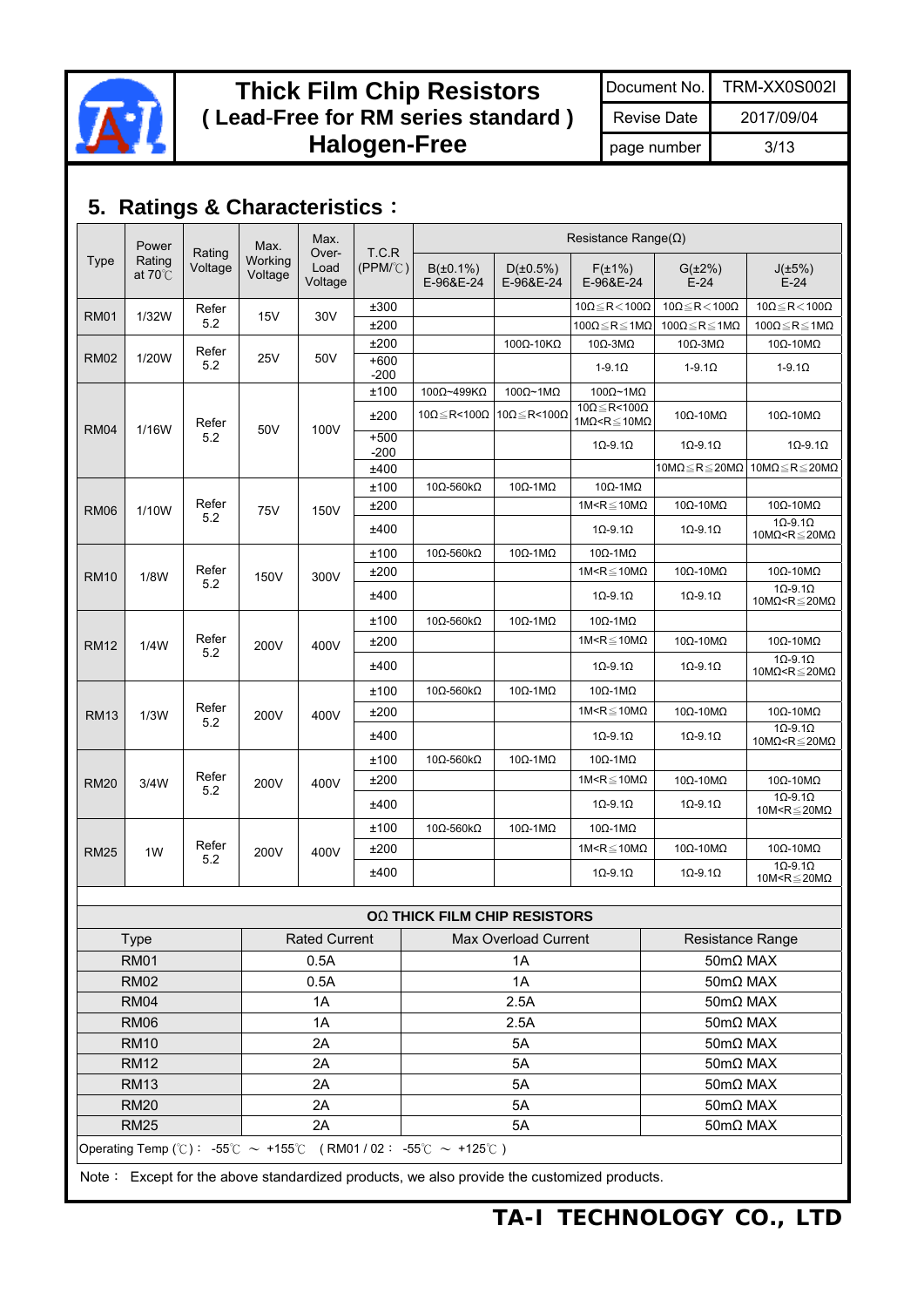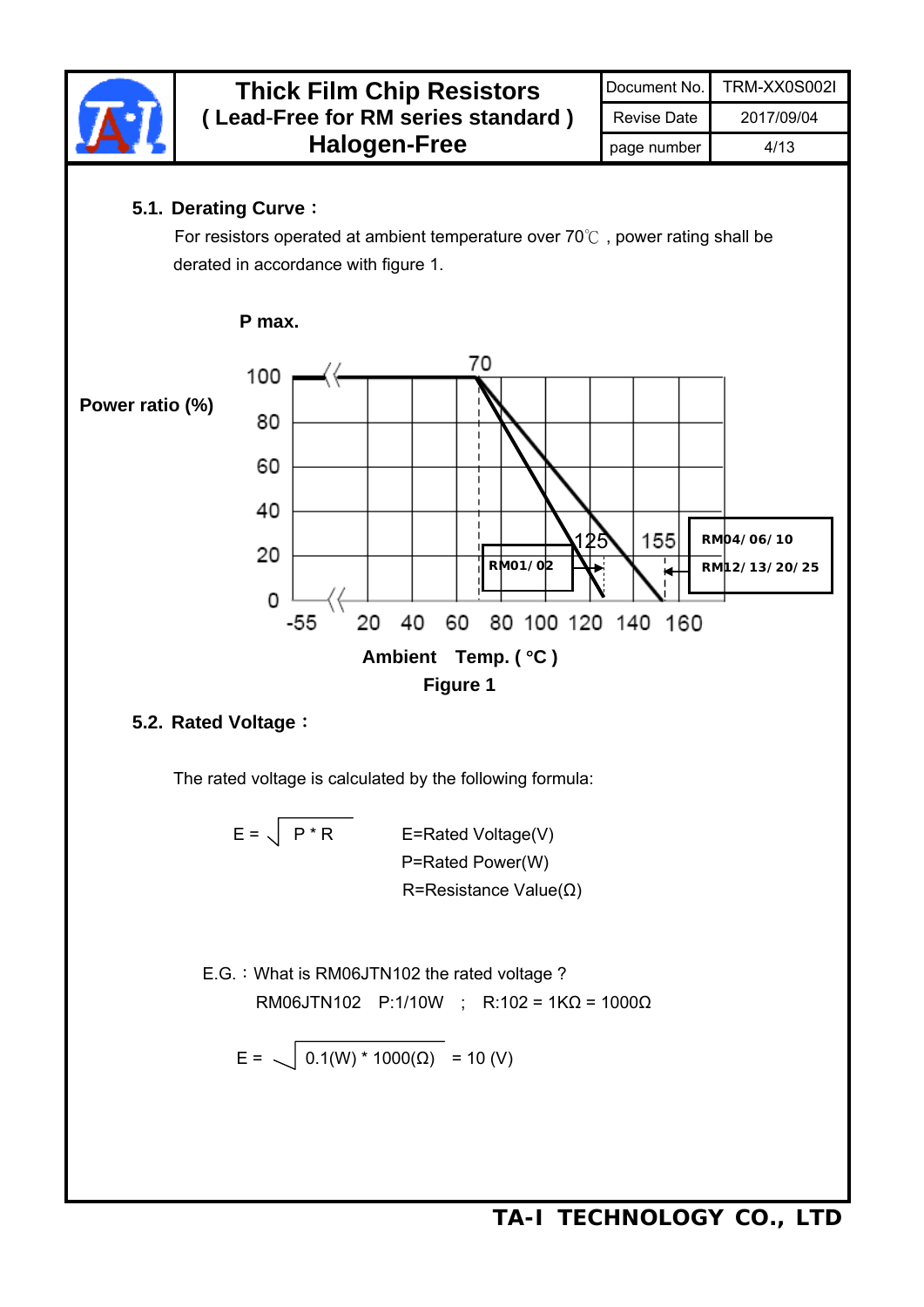

## **Thick Film Chip Resistors ( Lead**-**Free for RM series standard ) Halogen-Free**

Document No. TRM-XX0S002I

page number 5/13

Revise Date 2017/09/04

| <b>Test Items</b>                                  | <b>Reference</b><br>standard            | <b>Condition of Test</b>                                                                                                                      | Test Limits $\triangle$ R                                                                                                                                                                                         |
|----------------------------------------------------|-----------------------------------------|-----------------------------------------------------------------------------------------------------------------------------------------------|-------------------------------------------------------------------------------------------------------------------------------------------------------------------------------------------------------------------|
| <b>Temperature Coefficient</b><br>of Resistance    | IEC60115-1-4.8<br>JIS-C5201-1-4.8       | $-55$ $\sim$ +125 $^\circ$ C                                                                                                                  | Refer 5.0                                                                                                                                                                                                         |
| Short Time Overload                                | IEC60115-1-4.13<br>JIS-C5201-1-4.13     | 2.5 X rated voltage for 5 sec                                                                                                                 | $\pm(1\% + 0.05\Omega)$<br>Remarks:<br>01005& 0201 : $\pm(3\% + 0.1\Omega)$<br>$0402 : \pm(2\% + 0.1\Omega)$<br>$0\Omega$ : 50m $\Omega$ or less                                                                  |
| Intermittent Overload                              | EC60115-1-4.39<br>JIS-C5201-1-4.39      | 3.0 X rated voltage or Max Overloading<br>voltage ,1sec "ON" , 25sec "OFF" ,10000 cycles<br>(Remarks:<br>01005 & 0201-NA, 0402 2.5 X RCWV * ) | $\pm$ (5.0% + 0.1 $\Omega$ )<br>$0\Omega$ : 50m $\Omega$ or less                                                                                                                                                  |
| Endurance (Load Life)                              | IEC60115-1-4.25.1<br>JIS-C5201-1-4.25.1 | 1000 hours at rated voltage, 70°C, 1.5 hours<br>"ON ", 0.5hour "OFF"                                                                          | $0.1\%, 0.5\%, 1\% : \pm(1.0\% + 0.05 \Omega)$<br>$2\%, 5\% : \pm(3.0\% + 0.1\Omega)$<br>Remarks:<br>01005& 0201 : $\pm(5.0\%+0.1\Omega)$<br>$0402 : ±(3.0\% + 0.1 \Omega)$<br>$0 \Omega$ : 100m $\Omega$ or less |
| Load Life with Humidity                            | IEC60115-1-4.24<br>JIS-C5201-1-4.24     | 1000 hours at rated voltage, 40±2°C,<br>90~95% RH 1.5hours "ON ", 0.5hour "OFF"                                                               | $0.1\%, 0.5\%, 1\% \pm (1.0\% + 0.05 \Omega)$<br>2%, 5%: $\pm$ (3.0%+0.1 $\Omega$ )<br>Remarks:<br>01005&0201: $\pm(5.0\% + 0.1\Omega)$<br>0402: $\pm(3.0\% + 0.1\Omega)$<br>$0\Omega$ : 100m $\Omega$ or less    |
| Rapid Change<br>of Temperature                     | IEC60115-1-4.19<br>JIS-C5201-1-4.19     | -55℃ (30 min.) / +155 ℃ (30 min.) 5 cycles                                                                                                    | $0.1\%, 0.5\%, 1\% : \pm(0.5\% + 0.05\,\Omega)$<br>2%, $5\div(1.0\div0.05\Omega)$<br>Remarks:<br>01005& 0201: $\pm(3.0\% + 0.1\Omega)$<br>$0\Omega$ : 50m $\Omega$ or less                                        |
| Solderability                                      | IEC60115-1-4.17<br>JIS-C5201-1-4.17     | $245 \pm 5^{\circ}$ C solder, 2 $\pm$ 0.5 sec dwell.<br>Solder: Sn96.5 / Ag3.0 / Cu0.5                                                        | At least 95% of surface area<br>of electrode shall be covered<br>with new solder.                                                                                                                                 |
| Robustness of Termination<br>(Bending)             | IEC60115-1-4.33<br>JIS-C5201-1-4.33     | 3mm deflection<br>2mm deflection (RM20,25)                                                                                                    | $0.1\%, 0.5\%, 1\% : \pm(0.5\% + 0.05\Omega)$<br>$2\%, 5\% : \pm(1.0\% + 0.05\,\Omega)$<br>Remarks:<br>01005& 0201 $\pm$ (1.0%+0.1 $\Omega$ )<br>$0\Omega$ : 50m $\Omega$ or less                                 |
| Dielectric Withstanding<br>Voltage (Voltage Proof) | IEC60115-1-4.7<br>JIS-C5201-1-4.7       | Applying voltage:<br>01005 & 0201 : 50V, 0402 & 0603 : 300V<br>The other 500V for a minute.                                                   | No<br>abnormalities<br>such<br>as<br>flashover,<br>burning<br>dielectric<br>breakdown shall appear.                                                                                                               |
| <b>Insulation Resistance</b>                       | IEC60115-1-4.6<br>JIS-C5201-1-4.6       | Applying voltage 100V for 1 minute.<br>Remark: 01005 & 0201 50V                                                                               | $\geq$ 1G $\Omega$<br>Remarks: 01005 : $\geq$ 100M $\Omega$                                                                                                                                                       |
| Resistance to Dry Heat                             | IEC60115-1-4.23.2                       | 155±5℃ for 96±4Hrs<br>JIS-C5201-1-4.23.2 Remark: 01005 & 0201 125 $\pm$ 5°C                                                                   | $0.1\%, 0.5\%, 1\% : \pm(1.0\% + 0.05 \Omega)$<br>$2\%, 5\% : \pm (2.0\% + 0.1\Omega)$<br>Remark:<br>$01005 : \pm(3.0\% + 0.1\Omega)$<br>$0201 : ±(2.0\% + 0.1 \Omega)$<br>$0\Omega$ : 50m $\Omega$ or less       |
| Resistance to Solder Heat                          | IEC60115-1-4.18<br>JIS-C5201-1-4.18     | 270 $±5^{\circ}$ C solder, 10 $±1$ sec dwell.                                                                                                 | $0.1\%, 0.5\%, 1\% : \pm(0.5\% + 0.05\,\Omega)$<br>2%, 5%: $\pm$ (1.0%+0.05 $\Omega$ )<br>Remarks:<br>$01005 : \pm(3.0\% + 0.05 \Omega)$<br>0201 $\pm$ (3.0%+0.1 $\Omega$ )<br>$0\Omega$ : 50m $\Omega$ or less   |
| Note*: RCWV: Rated continuous working voltage.     |                                         |                                                                                                                                               |                                                                                                                                                                                                                   |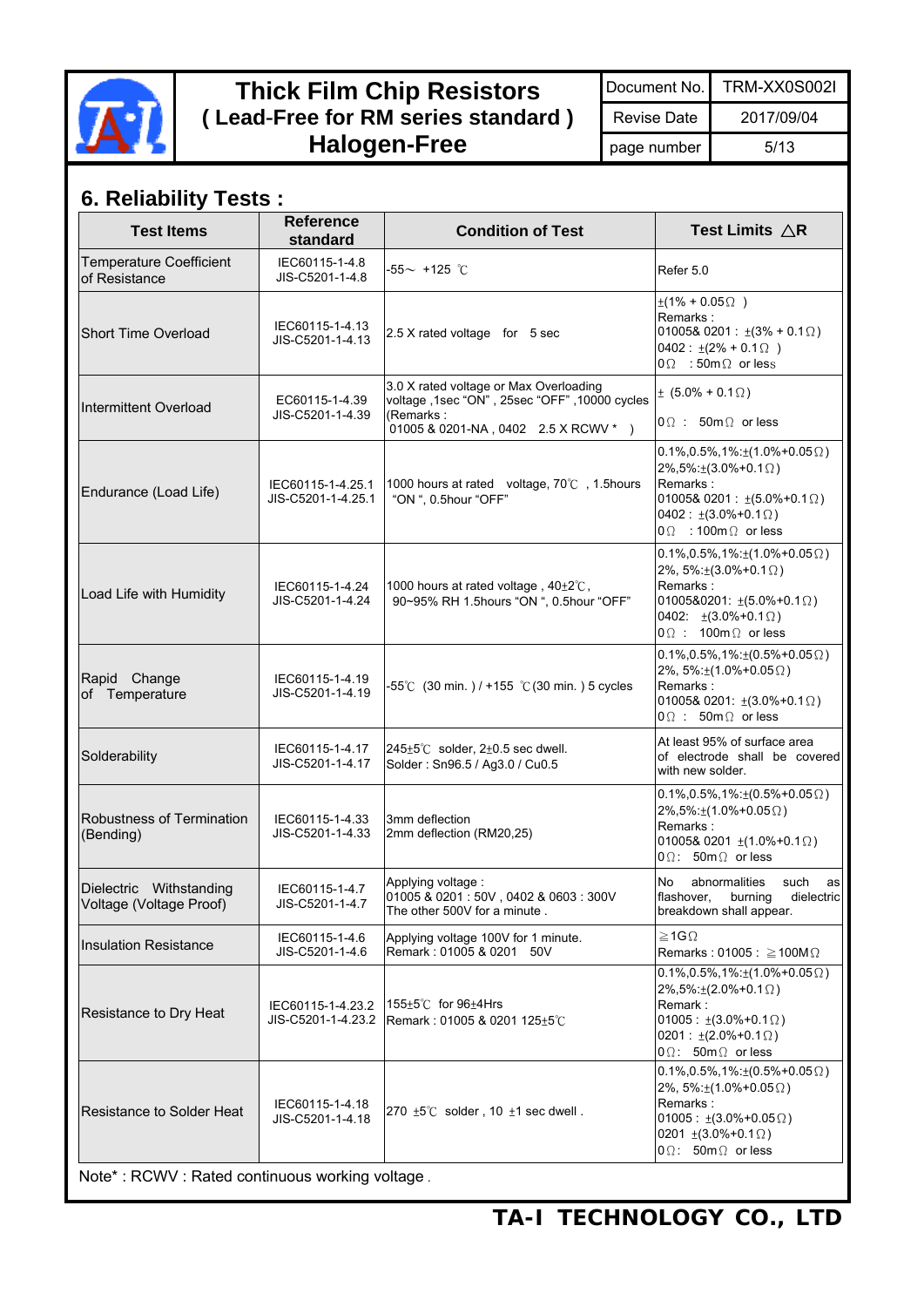

### **7. Marking**

#### **7.1** ±**2% &** ±**5%(E24) : RM06 / RM10 / RM12 / RM13 / RM20 / RM25**

Resistance value is expressed by 3 digits, the first two digits represent the significant figures of nominal resistance value inΩ, and the third digit represents exponent for base of 10.

E.G. :, 102 =  $10\times10^{2}$  =  $1000\Omega$  = 1K $\Omega$ 



**Notes :** 

RM06 : R represents the  $\begin{bmatrix} \cdot \\ \cdot \end{bmatrix}$ 

#### **7.2** ±**0.1% ,** ±**0.5% ,** ±**1% (E96 ) : RM10 / RM12 / RM13 / RM20 / RM25**

Resistance value is expressed by 4 digits , the first three digits represent the significant figures of nominal resistance value in $\Omega$ , and the fourth digit represents exponent for base of 10.

E.G.:  $1000 = 100 \times 10^{0} = 100 \Omega$ 



### **7.3** ±**0.1% ,** ±**0.5% ,** ±**1% ( E96): RM06**

When the marking space is too small in such small-sized resistors as RM06, the marking can not made by 4 digits and may be made by two digits combined with one English capital.

| Symbol | E96 | Symbol | E96 | Symbol | E96 | Symbol | E96 |
|--------|-----|--------|-----|--------|-----|--------|-----|
| 01     | 100 | 25     | 178 | 49     | 316 | 73     | 562 |
| 02     | 102 | 26     | 182 | 50     | 324 | 74     | 576 |
| 03     | 105 | 27     | 187 | 51     | 332 | 75     | 590 |
| 04     | 107 | 28     | 191 | 52     | 340 | 76     | 604 |
| 05     | 110 | 29     | 196 | 53     | 348 | 77     | 619 |
| 06     | 113 | 30     | 200 | 54     | 357 | 78     | 634 |
| 07     | 115 | 31     | 205 | 55     | 365 | 79     | 649 |
| 08     | 118 | 32     | 210 | 56     | 374 | 80     | 665 |
| 09     | 121 | 33     | 215 | 57     | 383 | 81     | 681 |
| 10     | 124 | 34     | 221 | 58     | 392 | 82     | 698 |
| 11     | 127 | 35     | 226 | 59     | 402 | 83     | 715 |
| 12     | 130 | 36     | 232 | 60     | 412 | 84     | 732 |
| 13     | 133 | 37     | 237 | 61     | 422 | 85     | 750 |
| 14     | 137 | 38     | 243 | 62     | 432 | 86     | 768 |
| 15     | 140 | 39     | 249 | 63     | 442 | 87     | 787 |
| 16     | 143 | 40     | 255 | 64     | 453 | 88     | 806 |

**Symbol for E96 series nominal resistance value**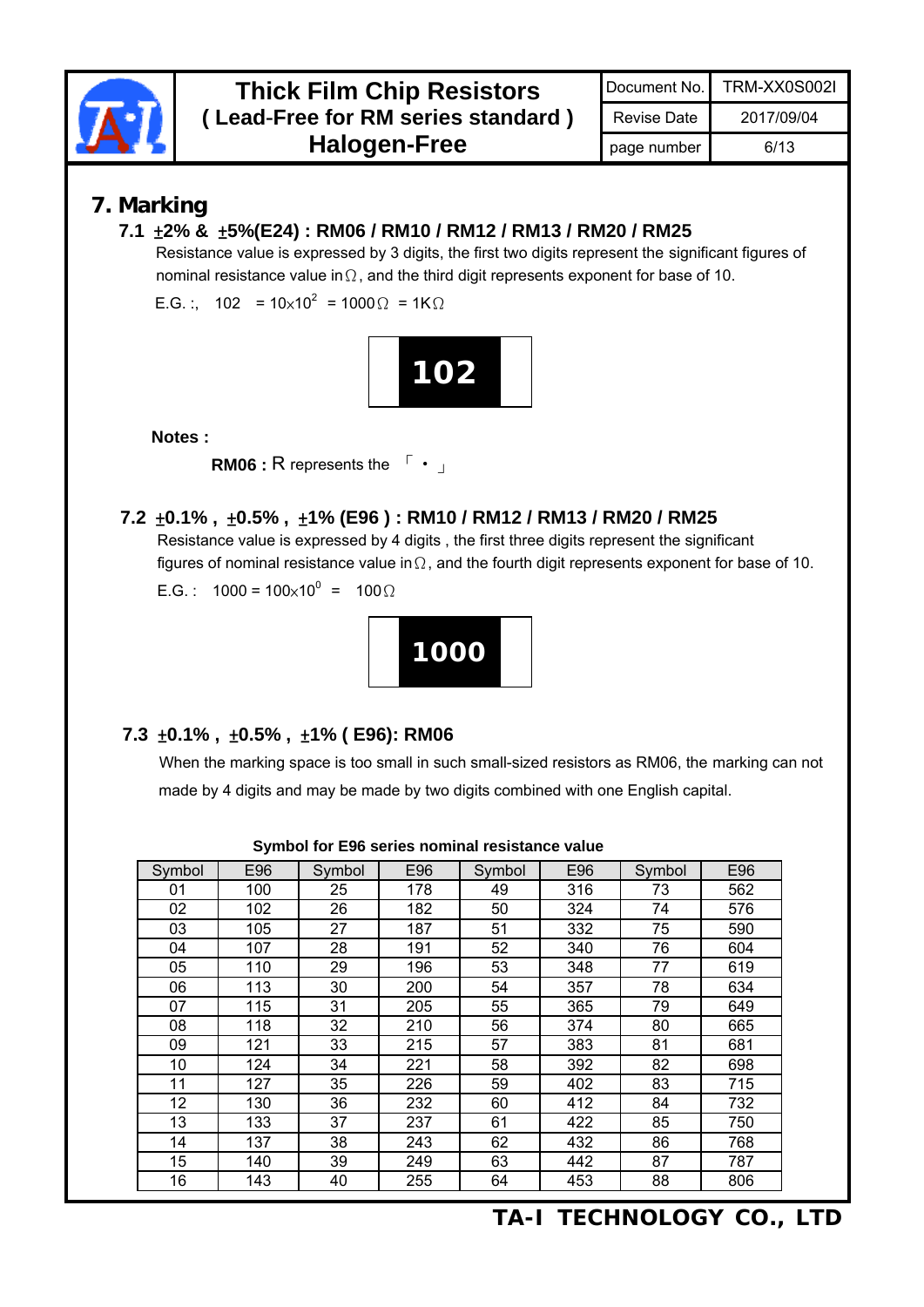

I I

I

### **Thick Film Chip Resistors ( Lead**-**Free for RM series standard ) Halogen-Free**

Document No. TRM-XX0S002I

Revise Date 2017/09/04 page number 7/13

17 | 147 | 41 | 261 | 65 | 464 | 89 | 825 18 150 42 267 66 475 90 845 19 154 43 274 67 487 91 866 20 158 44 280 68 499 92 887 21 162 45 287 69 511 93 909 22 165 46 294 70 523 94 931 23 169 47 301 71 536 95 953 24 174 48 309 72 549 96 976

#### **Symbol for multipliers**

|             | __         |                | .                                  |                |                 |           |                       |                       |                 |                  |                                    |
|-------------|------------|----------------|------------------------------------|----------------|-----------------|-----------|-----------------------|-----------------------|-----------------|------------------|------------------------------------|
| Symbol      |            | ◡              |                                    |                | -               |           | ີ                     |                       | . .             |                  |                                    |
| multipliers | ⊸∩∿<br>، ن | $\overline{0}$ | $\overline{\phantom{0}}$<br>Ω<br>u | $\sim$<br>ده ۰ | $\sqrt{4}$<br>v | ל ∩י<br>◡ | $\sim$<br>ı nb<br>1 V | -<br>$\sim$<br>◢<br>È | $\sim$ -<br>1 U | ∽<br>$-1$<br>1 V | $\sim$ - $\sim$<br>$\cdot$ $\circ$ |

E.G : 01A =  $100 \times 10^{0}$  =  $100 \Omega$ 



#### **Notes :**

When the resistance value is not in the list of E96 , 3 digitals with underline in E-24 series is used as mark .

E.G.: 0603, 120Ω, 1% Marking is 121



### **7.4** ±**0.1% ,** ±**0.5% ,** ±**1%( E96/3digitals)**

The resistance value by 3 digits is requirement for customer.

### **7.5 RM06 / RM10 / RM12 / RM13 / RM20 / RM25**

E.G. :  $0 = 0\Omega$ 



**7.6 No Marking for RM01 & RM02 & RM04**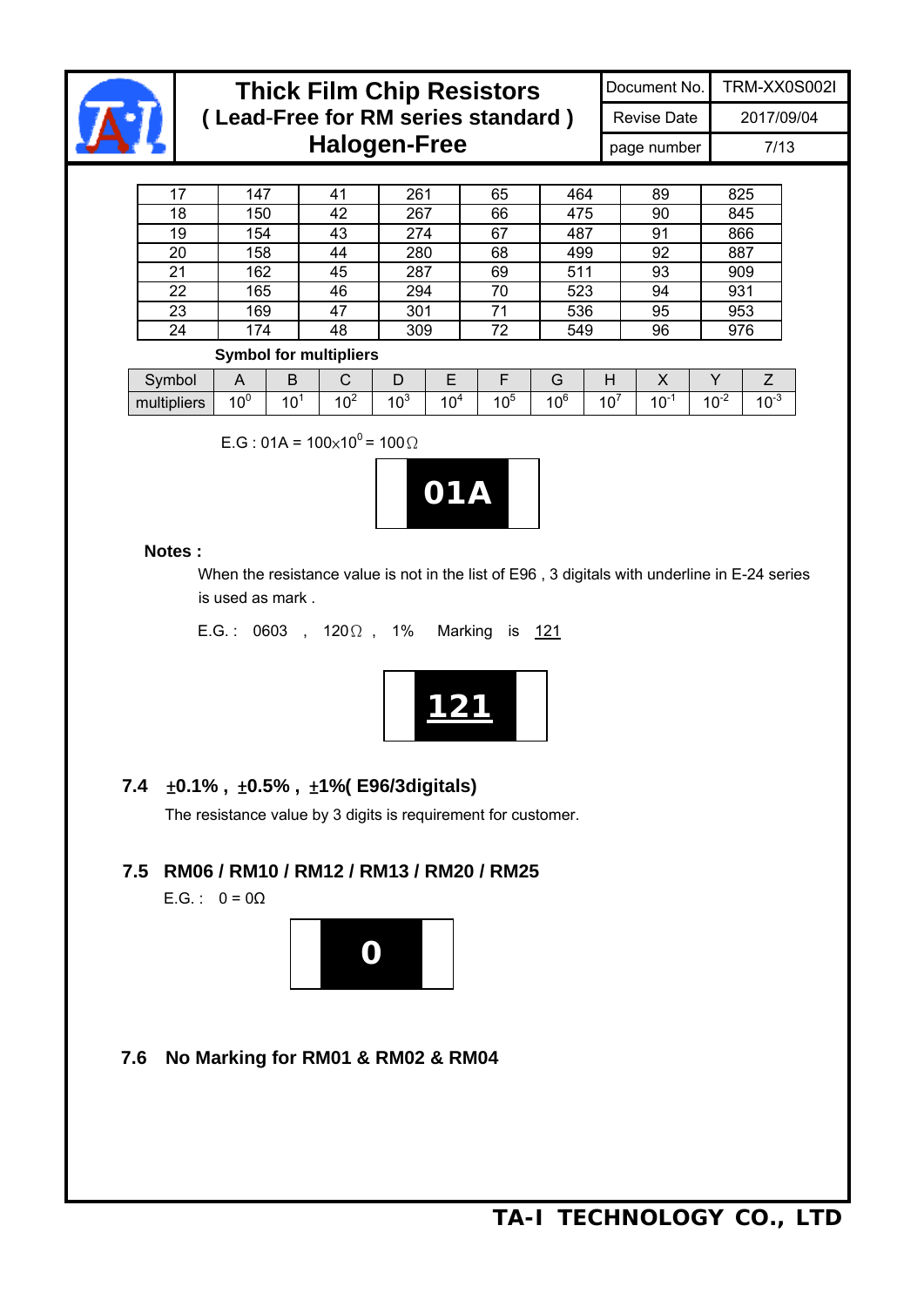

| Packing | Type        | A               | B              | W |  | $P_{4}$     | P <sub>2</sub>                                                             | $P_0$ | $D_0$  |                |
|---------|-------------|-----------------|----------------|---|--|-------------|----------------------------------------------------------------------------|-------|--------|----------------|
|         | <b>RM01</b> | $0.24 \pm 0.05$ | $0.45 \pm 0.1$ |   |  |             | $2.0 \pm 0.05$   2.0 $\pm$ 0.05                                            |       | $+0.1$ | $0.40 \pm 0.1$ |
| Paper   | <b>RM02</b> | $0.37{\pm}0.05$ | $0.67 + 0.1$   |   |  |             | $ 8.0\pm0.2 3.5\pm0.05 1.75\pm0.1 2.0\pm0.05 2.0\pm0.05 4.0\pm0.1 \phi1.5$ |       |        | $0.37 + 0.1$   |
|         | <b>RM04</b> | $0.7{\pm}0.05$  | $1.2{\pm}0.05$ |   |  | $2.0 + 0.1$ | $2.0 + 0.1$                                                                |       | -0     | $0.45 + 0.1$   |

 $P1$   $P2$ 

Resistor

Paper Tape

direction of unreeling

 $P<sub>0</sub>$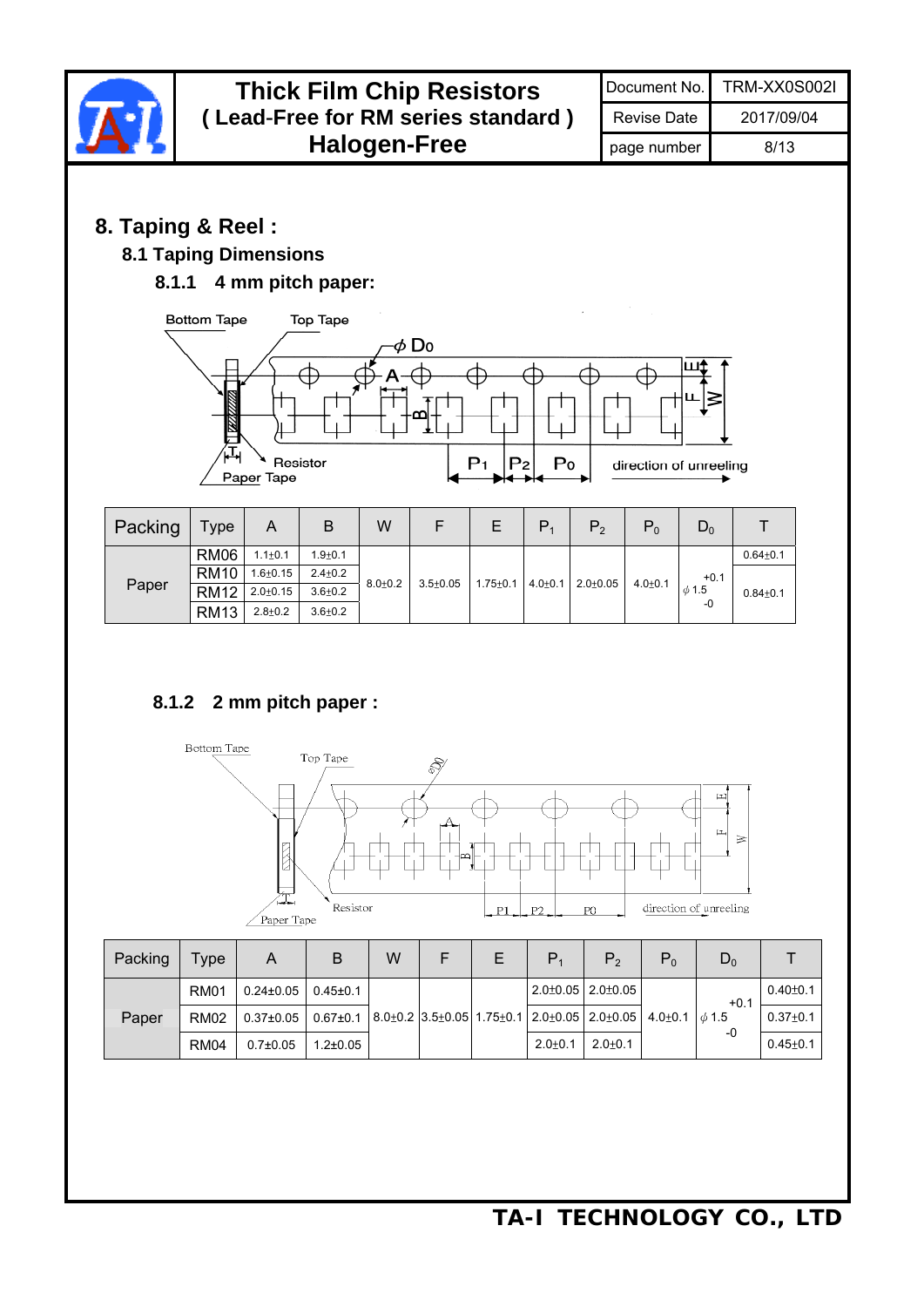

### **Thick Film Chip Resistors ( Lead**-**Free for RM series standard ) Halogen-Free**

### **8.1.3 4 mm pitch Emboss :**



| Packing       | Type        | A           | B             | W            |              | Ε              | P             | P <sub>2</sub> | $P_0$                                 | $\mathsf{D}_0$ |                 |
|---------------|-------------|-------------|---------------|--------------|--------------|----------------|---------------|----------------|---------------------------------------|----------------|-----------------|
| <b>Emboss</b> | <b>RM20</b> | $2.8 + 0.2$ | $5.3 \pm 0.2$ |              |              |                |               |                |                                       | $+0.1$         |                 |
|               | <b>RM25</b> | $3.6 + 0.2$ | $6.9 + 0.2$   | $12.0 + 0.2$ | $5.5 + 0.05$ | $1.75 \pm 0.1$ | $4.0{\pm}0.1$ |                | $2.0\pm0.05$ 4.0 $\pm0.05$ $\phi$ 1.5 | -0             | $0.85 \pm 0.15$ |

#### **UNIT: mm**

| V                   | Package |               |         | Paper Tape |            |                                          |  |
|---------------------|---------|---------------|---------|------------|------------|------------------------------------------|--|
|                     |         | 4 mm pitch    |         |            | 2 mm pitch | <b>Emboss Plastic Tape</b><br>4 mm pitch |  |
| <b>Type</b><br>Size |         | $178$ mm/ $R$ | 250mm/R | $178$ mm/R | 250mm/R    |                                          |  |
| <b>RM</b>           | 01      |               |         | 10000      |            |                                          |  |
| RM                  | 02      |               |         | 10000      |            |                                          |  |
| <b>RM</b>           | 04      |               |         | 10000      | 20000      |                                          |  |
| <b>RM</b>           | 06      | 5000          | 10000   |            |            |                                          |  |
| <b>RM</b>           | 10      | 5000          | 10000   |            |            |                                          |  |
| <b>RM</b>           | 12      | 5000          | 10000   |            |            |                                          |  |
| <b>RM</b>           | 13      | 5000          |         |            |            |                                          |  |
| <b>RM</b>           | 20      |               |         |            |            | 4000                                     |  |
| <b>RM</b>           | 25      |               |         |            |            | 4000                                     |  |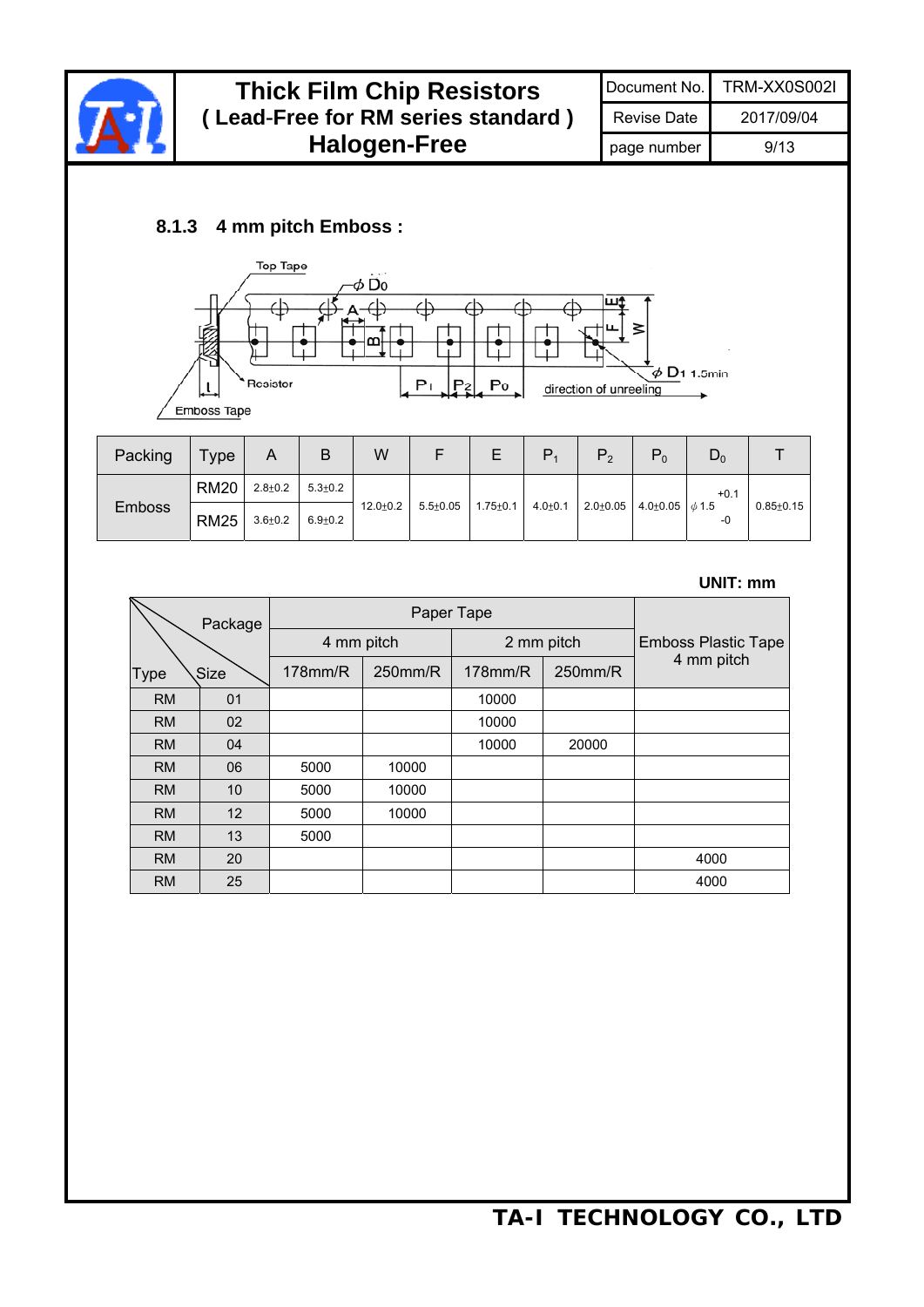

| <b>Thick Film Chip Resistors</b>   |                    | Document No. TRM-XX0S002I |
|------------------------------------|--------------------|---------------------------|
| (Lead-Free for RM series standard) | <b>Revise Date</b> | 2017/09/04                |
| <b>Halogen-Free</b>                | page number        | 10/13                     |

#### **8.2 Reel Specifications:**





UNIT: mm

| <b>Type</b>                           | $\phi$ A        | $\phi$ B       | $\phi$ C       | W              |                |
|---------------------------------------|-----------------|----------------|----------------|----------------|----------------|
| RM01 / 02 / 04 / 06<br>RM10 / 12 / 13 | $178.0 \pm 2.0$ |                |                | $9.0 \pm 1.0$  | $11.5 \pm 1.0$ |
| RM20 / 25                             |                 | $60.0 \pm 1.0$ | $13.0 \pm 1.0$ | $13.0 \pm 1.0$ | $15.5 \pm 1.0$ |

#### **8.3. Peel –off force :**

Peel –off force of paper and blister tape is in accordance with "JIS-C5202 " that is , 0.1 to 0.7 N at a peel-off speed of 300 mm / minute.

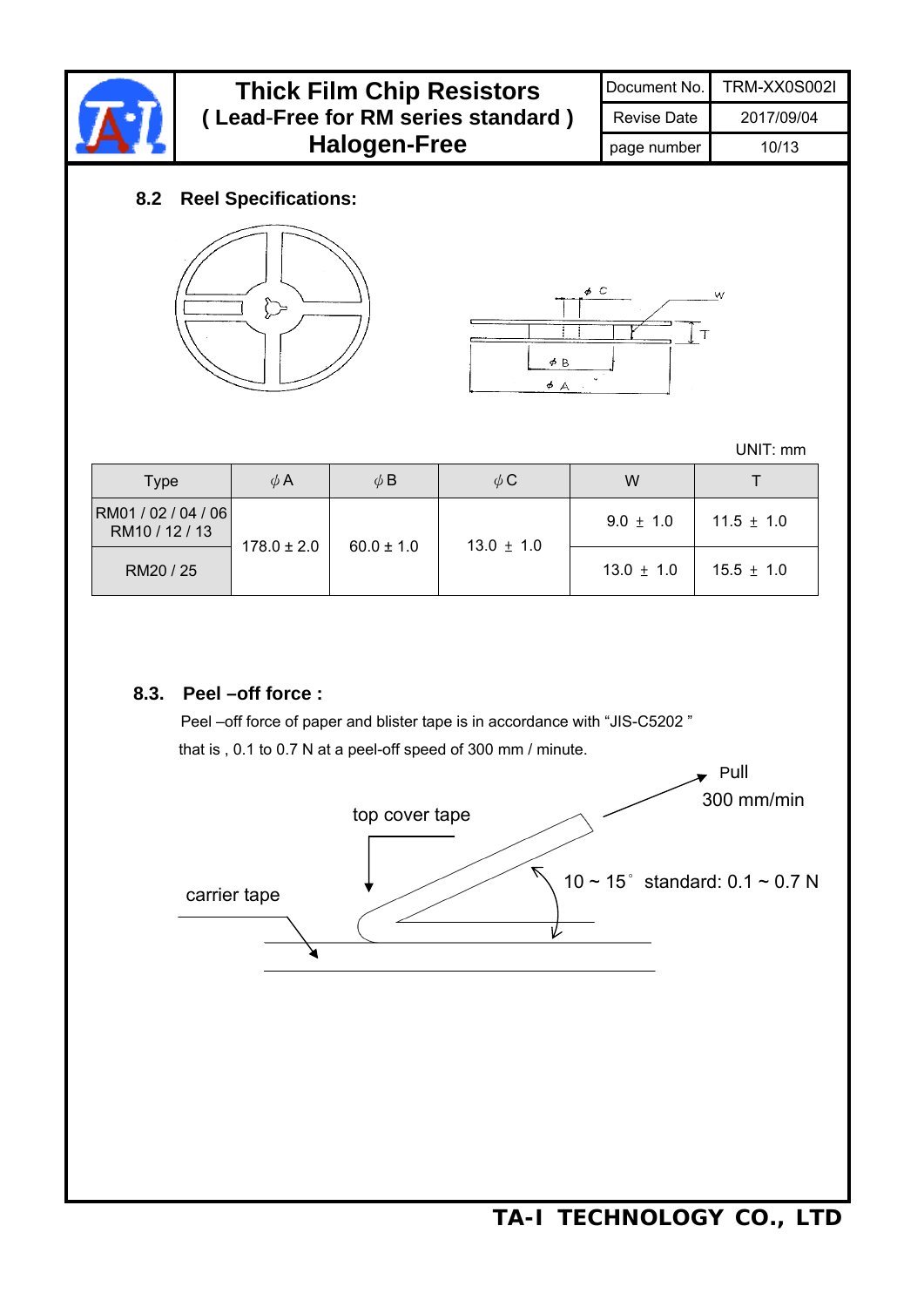

**TA-I TECHNOLOGY CO., LTD**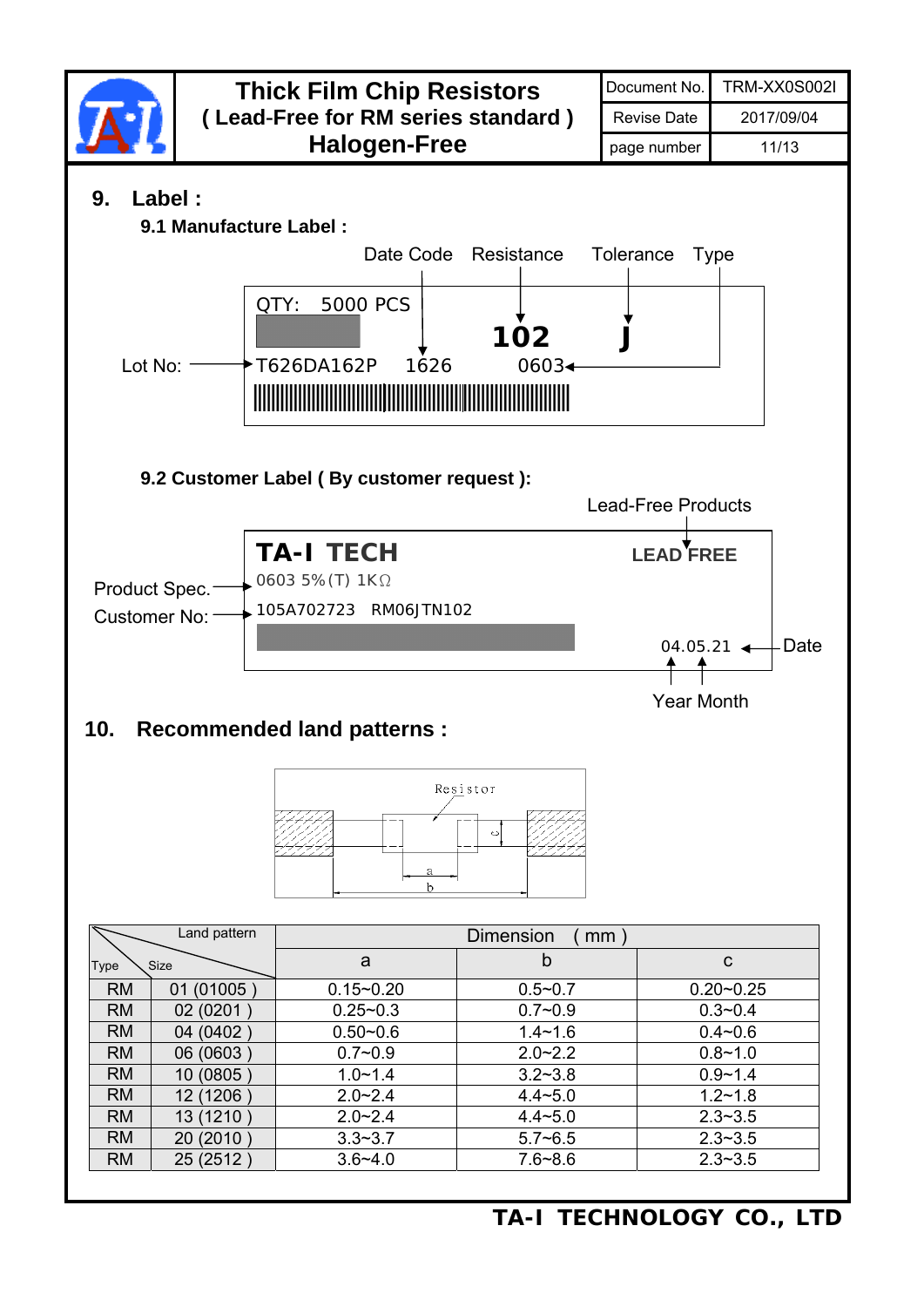

Allowed Re-flow times : 3 times

Remark : To avoid discoloration phenomena of chip on terminal electrodes, please use N2 Re-flow furnace .

### **12. Storage Conditions:**

Temperature: 5℃~35℃,Humidity:40%~75%

### **13. Shelf Life:**

2 years from manufacturing date.